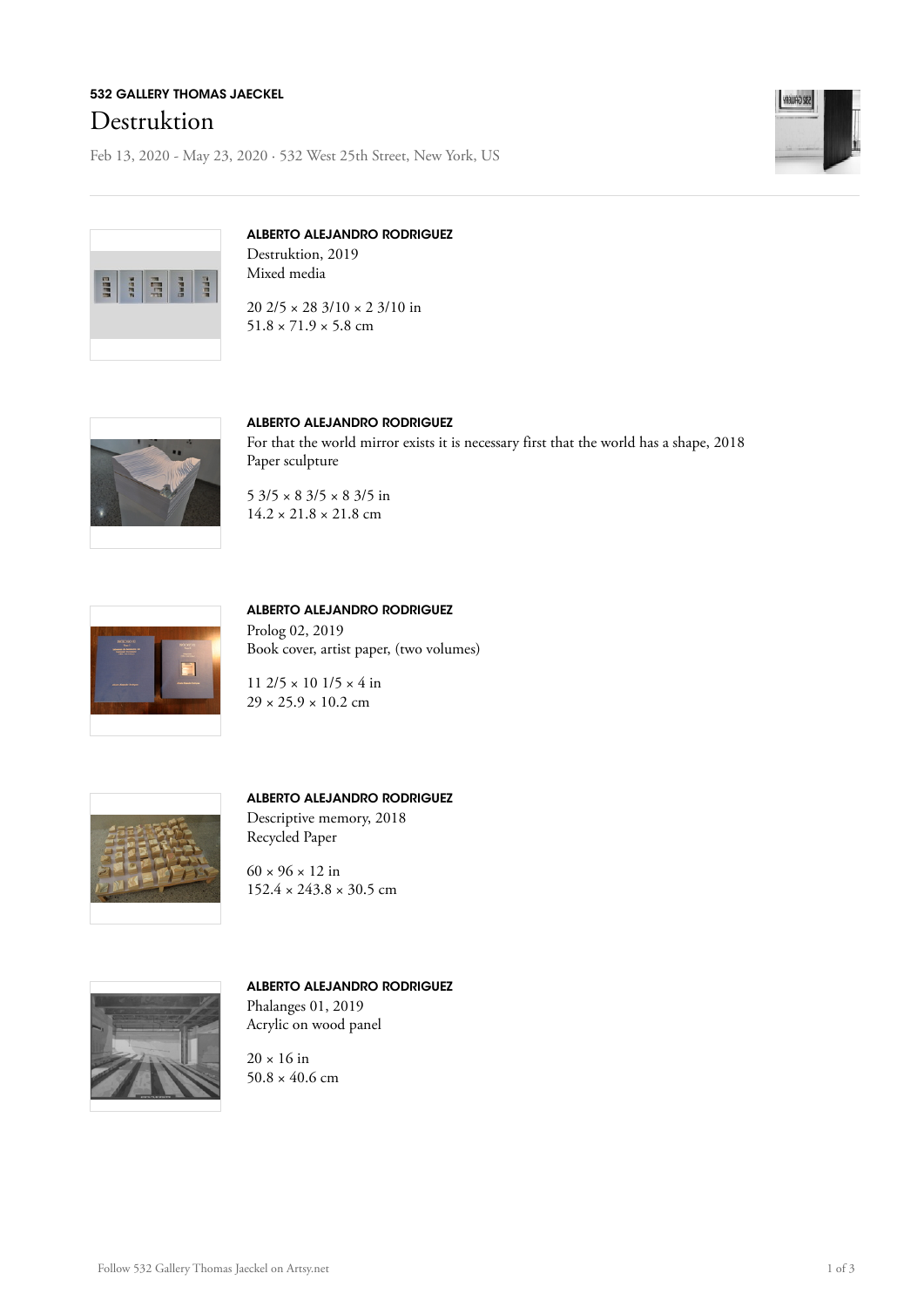

### ALBERTO ALEJANDRO RODRIGUEZ

Phalanges 05, 2019 Acrylic on wood panel

 $20 \times 16$  in  $50.8 \times 40.6$  cm



#### ALBERTO ALEJANDRO RODRIGUEZ

Phalanges 03, 2019 Acrylic on wood panel



 $20 \times 16$  in  $50.8 \times 40.6$  cm



ALBERTO ALEJANDRO RODRIGUEZ Phalanges 06, 2019

Acrylic on wood panel

 $20 \times 16$  in  $50.8 \times 40.6$  cm



ALBERTO ALEJANDRO RODRIGUEZ Phalanges 08, 2019 Acrylic on wood panel

 $20 \times 16$  in  $50.8 \times 40.6$  cm



ALBERTO ALEJANDRO RODRIGUEZ

Phalanges 04, 2019 Acrylic on wood panel

 $20 \times 16$  in  $50.8 \times 40.6$  cm



# ALBERTO ALEJANDRO RODRIGUEZ

Phalanges 07, 2019 Acrylic on wood panel

 $20 \times 16$  in  $50.8 \times 40.6$  cm